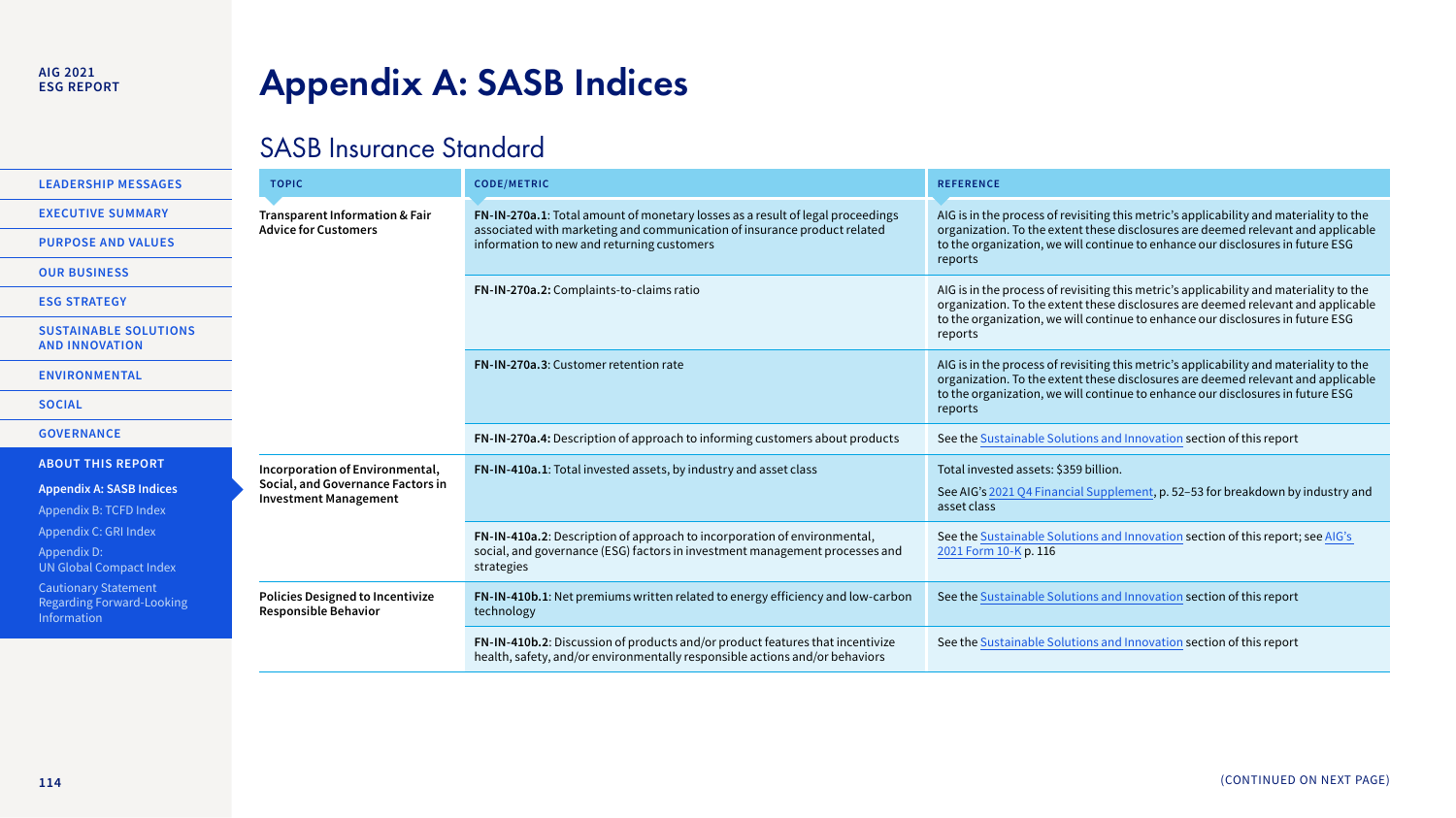#### **AIG 2021 ESG REPORT**

### SASB Insurance Standard (Continued)

|                                                                                    | <b>LEADERSHIP MESSAGES</b>                            | <b>TOPIC</b>                                                                                                                               | <b>CODE/METRIC</b>                                                                                                                                                                                                                                                                             | <b>REFERENCE</b>                                                                                              |
|------------------------------------------------------------------------------------|-------------------------------------------------------|--------------------------------------------------------------------------------------------------------------------------------------------|------------------------------------------------------------------------------------------------------------------------------------------------------------------------------------------------------------------------------------------------------------------------------------------------|---------------------------------------------------------------------------------------------------------------|
|                                                                                    | <b>EXECUTIVE SUMMARY</b>                              | <b>Environmental Risk Exposure</b>                                                                                                         | FN-IN-450a.1: Probable Maximum Loss (PML) of insured products from weather-<br>related natural catastrophes                                                                                                                                                                                    | See AIG's 2021 Form 10-K p. 165-166                                                                           |
|                                                                                    | <b>PURPOSE AND VALUES</b>                             |                                                                                                                                            |                                                                                                                                                                                                                                                                                                |                                                                                                               |
|                                                                                    | <b>OUR BUSINESS</b>                                   |                                                                                                                                            | FN-IN-450a.2: Total amount of monetary losses attributable to insurance<br>payouts from (1) modeled natural catastrophes and (2) non-modeled natural<br>catastrophes, by type of event and geographic segment (net and gross of<br>reinsurance)                                                | (1) See AIG's 2021 Form 10-K p. 165-166<br>(2) N/A                                                            |
|                                                                                    | <b>ESG STRATEGY</b>                                   |                                                                                                                                            |                                                                                                                                                                                                                                                                                                |                                                                                                               |
|                                                                                    | <b>SUSTAINABLE SOLUTIONS</b><br><b>AND INNOVATION</b> |                                                                                                                                            | FN-IN-450a.3: Description of approach to incorporation of environmental risks<br>into (1) the underwriting process for individual contracts and (2) the management                                                                                                                             | See the Sustainable Solutions & Innovation and Management of Climate-Related<br>Risks sections of this report |
|                                                                                    | <b>ENVIRONMENTAL</b>                                  |                                                                                                                                            | of firm-level risks and capital adequacy                                                                                                                                                                                                                                                       |                                                                                                               |
|                                                                                    | <b>SOCIAL</b>                                         | <b>Systemic Risk Management</b>                                                                                                            | FN-IN-550a.1: Exposure to derivative instruments by category: (1) total potential<br>exposure to noncentrally cleared derivatives, (2) total fair value of acceptable<br>collateral posted with the Central Clearinghouse and (3) total potential exposure<br>to centrally cleared derivatives | $(1)$ \$965,963,166 USD<br>$(2)$ 0                                                                            |
|                                                                                    | <b>GOVERNANCE</b>                                     |                                                                                                                                            |                                                                                                                                                                                                                                                                                                | $(3)$ \$199,836,994 USD                                                                                       |
|                                                                                    | <b>ABOUT THIS REPORT</b>                              | FN-IN-550a.2: Total fair value of securities lending collateral assets                                                                     | \$3.34 billion. See AIG's 2021 Form 10-K p. 234                                                                                                                                                                                                                                                |                                                                                                               |
| <b>Appendix A: SASB Indices</b><br>Appendix B: TCFD Index<br>Appendix C: GRI Index |                                                       | FN-IN-550a.3: Description of approach to managing capital and liquidity-related<br>risks associated with systemic non-insurance activities | See AIG's 2021 Form 10-K: Investments p. 116, Liquidity and Capital Resources p.<br>139, Enterprise Risk Management p. 151                                                                                                                                                                     |                                                                                                               |
|                                                                                    |                                                       |                                                                                                                                            |                                                                                                                                                                                                                                                                                                |                                                                                                               |

Appendix D: [UN Global Compact Index](#page--1-0)

Cautionary Statement [Regarding Forward-Looking](#page--1-0)  Information